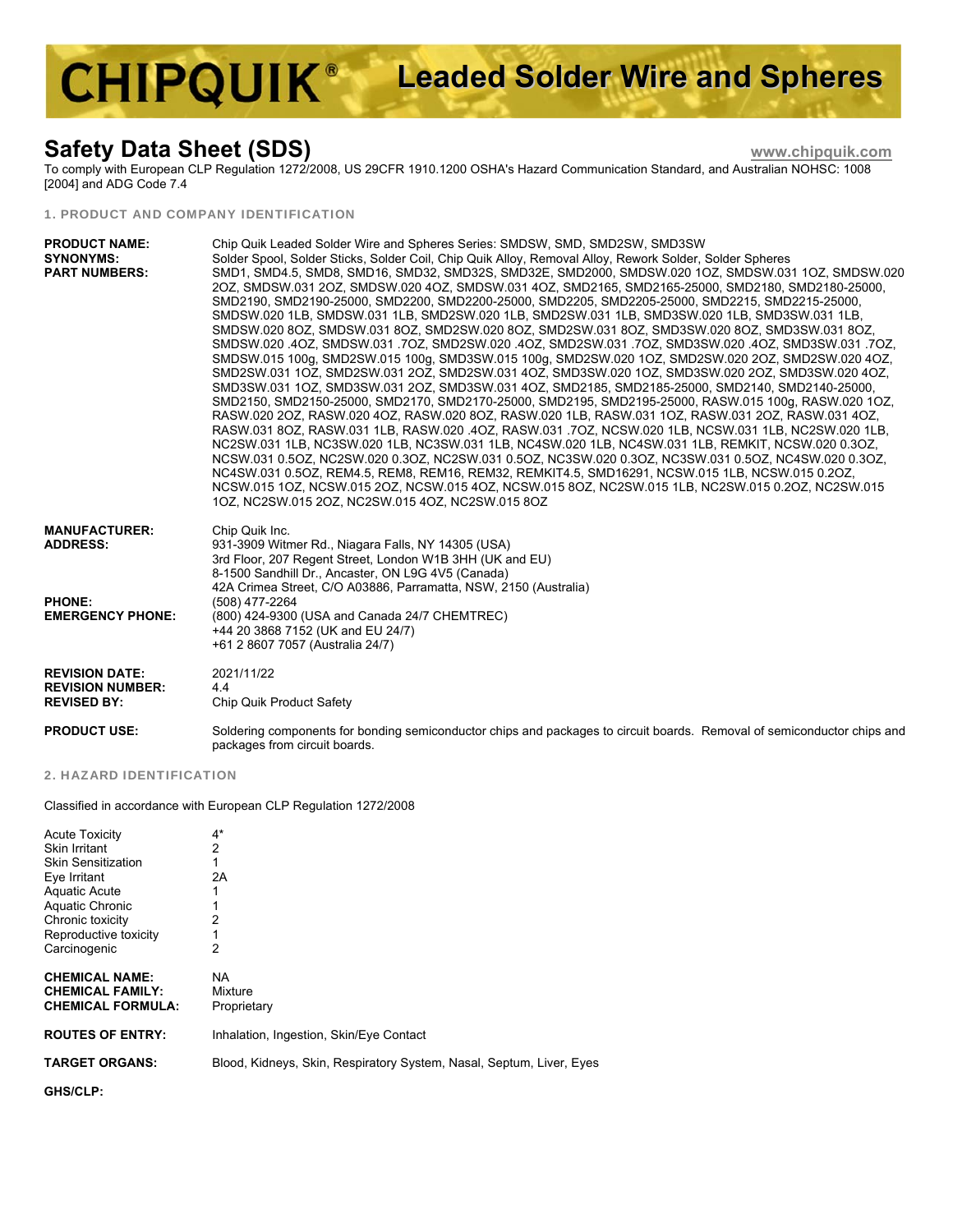

#### **GHS/CLP LABEL ELEMENTS:**

#### **LEAD WARNING**

| Hazard statement(s)        |                                                                                                                               |
|----------------------------|-------------------------------------------------------------------------------------------------------------------------------|
| H302                       | Harmful if swallowed.                                                                                                         |
| H315                       | Causes skin irritation.                                                                                                       |
| H317                       | May cause an allergic skin reaction.                                                                                          |
| H319                       | Causes serious eye irritation.                                                                                                |
| H332                       | Harmful if inhaled.                                                                                                           |
| H335                       | May cause respiratory irritation.                                                                                             |
| H351                       | Suspected of causing cancer.                                                                                                  |
| <b>H360FD</b>              | May damage fertility. May damage the unborn child.                                                                            |
| H410                       | Very toxic to aquatic life with long lasting effects.                                                                         |
| Precautionary statement(s) |                                                                                                                               |
| P102                       | Keep out of reach of children.                                                                                                |
| P201                       | Obtain special instructions before use.                                                                                       |
| P202                       | Do not handle until all safety precautions have been read and understood.                                                     |
| P233                       | Keep container tightly closed.                                                                                                |
| P260                       | Do not breathe dust/fume/gas/mist/vapor/spray.                                                                                |
| P262                       | Do not get in eyes, on skin, or on clothing.                                                                                  |
| P264                       | Wash hands thoroughly after handling.                                                                                         |
| P270                       | Do not eat, drink, or smoke when using this product.                                                                          |
| P271                       | Use in a well-ventilated area.                                                                                                |
| P272                       | Contaminated work clothing should not be allowed out of the workplace.                                                        |
| P273                       | Avoid release to the environment.                                                                                             |
| P280                       | Wear protective gloves/protective clothing/eye protection/face protection.                                                    |
| P284                       | In case of inadequate ventilation wear respiratory protection.                                                                |
| P301/P330/P331/P310        | IF SWALLOWED: Rinse mouth. DO NOT induce vomiting. Immediately call a POISON CENTER/Doctor.                                   |
| P303/P361/P352/P333/P313   | IF ON SKIN (or hair): Take off immediately all contaminated clothing. Wash with soap & water. Get medical advice/attention if |
|                            | skin irritation or rash occurs or if you feel unwell.                                                                         |
| P304/P340/312              | IF INHALED: Remove victim to fresh air and keep comfortable for breathing. Call a POISON CENTER or doctor/physician if        |
|                            | you feel unwell.                                                                                                              |
| P305/P351/338/ P310        | IF IN EYES: Rinse cautiously with water for several minutes. Remove contact lenses, if present and easy to do. Continue       |
|                            | rinsing. Immediately call POISON CENTER/Doctor.                                                                               |
| P308/P313                  | IF EXPOSED OR CONCERNED: Get medical advice/attention.                                                                        |
| P342/P311                  | IF EXPERIENCING RESPIRATORY SYMPTOMS: Call POISON CENTER/Doctor.                                                              |
| P362                       | Take off contaminated clothing and wash it before reuse.                                                                      |
| P391                       | Collect spillage.                                                                                                             |
| P402/P404                  | Store in a dry place. Store in a closed container.                                                                            |
| P405                       | Store locked up.                                                                                                              |
| P <sub>501</sub>           | Dispose of contents/container in accordance with local/regional/national/international regulations.                           |

#### **POTENTIAL HEALTH EFFECTS (CHRONIC and OVEREXPOSURE)**

**Tin:** Dust or fumes may cause irritation of the skin mucous membranes and may result in a benign Pneumoconiosis (Stannosis).

**Silver:** May cause discoloration of eyes and skin (Argyia).

**Bismuth:** May cause foul breath, a blue-black line on the gums, and Stomatitis.

**Antimony:** May cause gastrointestinal upset, sleeplessness, irritability, and muscular pain.

**Indium:** May cause weight loss, pulmonary edema, blood damage and degenerative changes in liver and kidneys.

#### **CHRONIC / ACUTE HEALTH HAZARDS**

**Lead:** Women of child-bearing age should avoid exposure to lead and its inorganic compounds due to post-natal effects. Lead can cause potential injury to a developing fetus and possible effects on reproduction. Exposure to high levels of airborne or ingested lead may produce symptoms of anemia, weakness, constipation, nausea, and abdominal pain. Prolonged exposure may result in kidney and/or nervous system involvement.

**MEDICAL CONDITIONS POSSIBLY AGGRAVATED BY EXPOSURE:** Diseases of the blood-forming organs, kidneys, nervous and possibly reproductive systems. Occupational Asthma.

#### **SECTION 2 NOTES:**

Chip Quik Inc. does not recommend, manufacture, market, or endorse any of its products for human consumption.

Chronic Toxicity-Proposition 65, State of California: **A WARNING!** This product can expose you to Lead, which is known to the State of California to cause Cancer, Birth Defects, or other Reproductive Harm. For more information, go to www.P65Warnings.ca.gov. Federal and State Laws prohibit the use of lead solder in making joints in any private or public potable (drinking) water supply system. Breathing fumes may cause respiratory system irritation or damage. After handling solder, wash hands with soap and water before eating or smoking.

3. COMPOSITION / INFORMATION ON INGREDIENTS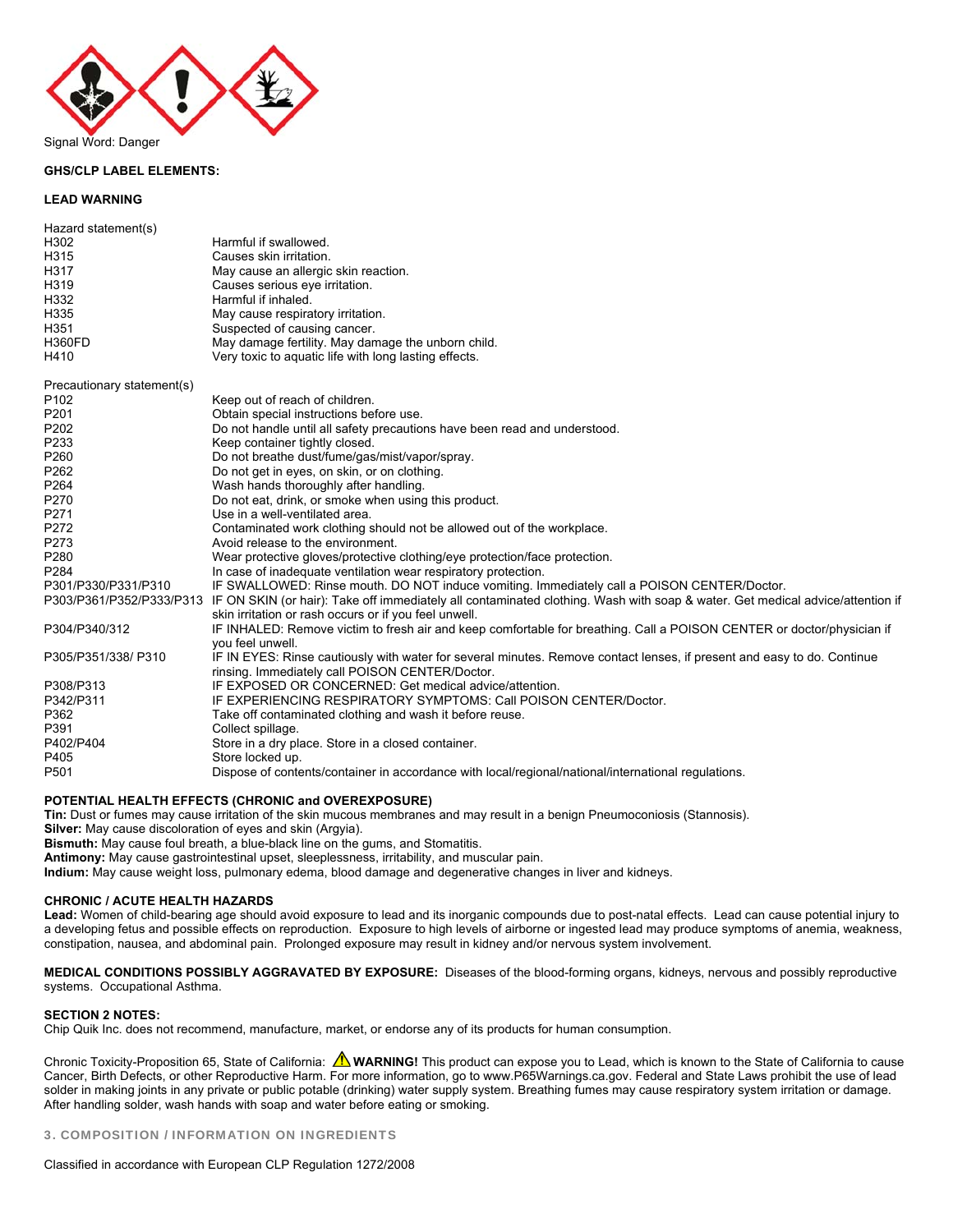| Hazardous Ingredients <sup>(1)</sup>   | C.A.S. Number | <b>Weight Percent</b>                                                          | <b>OSHA PEL</b><br>mg/m <sup>3</sup> | <b>ACGIH TLV TWA</b><br>mg/m <sup>3</sup> | LD 50 Ingested<br>g/Kg | LD 50 Inhaled<br>$g/m^3$ |
|----------------------------------------|---------------|--------------------------------------------------------------------------------|--------------------------------------|-------------------------------------------|------------------------|--------------------------|
| Modified Rosins (Rosin) <sup>(2)</sup> | 8050-09-7     | < 45                                                                           | <b>NE</b>                            | <b>NE</b>                                 | <b>NE</b>              | <b>NE</b>                |
| <b>Pine Oil Derivatives</b>            | 8000-41-7     | $5$                                                                            | <b>NE</b>                            | <b>NE</b>                                 | <b>NE</b>              | <b>NE</b>                |
| (Terpineol)                            |               |                                                                                |                                      |                                           |                        |                          |
| Mixed Carboxylic Acids                 | 110-16-7      | $\leq 4$                                                                       | <b>NE</b>                            | <b>NE</b>                                 | <b>NE</b>              | <b>NE</b>                |
| (Maleic Acid) $(2)$                    |               |                                                                                |                                      |                                           |                        |                          |
| *+Lead                                 | 7439-92-1     |                                                                                | 0.05                                 | 0.05                                      | <b>NE</b>              | <b>NE</b>                |
| Tin                                    | 7440-31-5     | Product contains<br>one or more of<br>these metallic<br>elements in<br>varying | 2.00                                 | 2.00                                      | <b>NE</b>              | <b>NE</b>                |
| Silver                                 | 7440-22-4     |                                                                                | 0.01                                 | 0.10                                      | <b>NE</b>              | <b>NE</b>                |
| <b>Bismuth</b>                         | 7440-69-9     |                                                                                | <b>NE</b>                            | <b>NE</b>                                 | <b>NE</b>              | <b>NE</b>                |
| Antimony                               | 7440-36-0     |                                                                                | 0.50                                 | 0.50                                      | 7.0 Rat                | <b>NE</b>                |
| Indium                                 | 7440-74-6     | percentages                                                                    | <b>NE</b>                            | 0.10                                      | <b>NE</b>              | <b>NE</b>                |
| Copper                                 | 7440-50-8     |                                                                                | 1.00                                 | 1.00                                      | <b>NE</b>              | <b>NE</b>                |
|                                        |               |                                                                                |                                      |                                           |                        |                          |
| Non-Hazardous Ingredients              | C.A.S. Number | <b>Weight Percent</b>                                                          | <b>OSHA PEL</b>                      | <b>ACGIH TLV TWA</b>                      | LD 50 Ingested         | LD 50 Inhaled            |
|                                        |               |                                                                                | mg/m <sup>3</sup>                    | mg/m <sup>3</sup>                         | g/Kg                   | g/m <sup>3</sup>         |
| Surfactants                            | <b>NA</b>     | $\leq 4$                                                                       | <b>NE</b>                            | <b>NE</b>                                 | <b>NE</b>              | <b>NE</b>                |
| <b>Rheological Modifier</b>            | <b>NA</b>     | $<$ 5                                                                          | <b>NE</b>                            | <b>NE</b>                                 | <b>NE</b>              | <b>NE</b>                |

#### **SECTION 3 NOTES:**

\* denotes a chemical that is also listed in 29CFR 1910.1200(D) #4 as a known or suspected cancer hazard.

+ denotes a chemical regulated as toxic by the Environmental Protection Agency (EPA) as outlined in 40CFR Part 372 (section 313).

Percentages of individual components are not listed as this information is considered a trade secret.

(1) Per 29 CFR 1910 the mixture has not been tested as a whole. All hazardous components, which comprise 1% of the mixture (0.1% carcinogenic), are listed. Percentages of individual components are not listed as this information is considered a trade secret.

(2) The identity of the specific chemical(s) is being withheld as a trade secret per 29 CFR 1910.1200. The hazardous properties of these ingredients are disclosed in this SDS.

#### 4. FIRST-AID MEASURES

**Signs and symptoms of exposure:** Inhalation-Nose and throat irritation, headache, dizziness, difficulty breathing, coughing. Ingestion-nausea, vomiting, cramps. Skin-redness, burning, rash, dryness. Eye-redness, burning, tearing, blurred vision.

#### **Emergency first aid procedures:**

**EYES:** Flush with plenty of water, contact a physician. If contact lenses can be removed easily, flush eyes without contact lenses.

**SKIN:** Wash affected area with plenty of warm, soapy water. If irritation persists, seek medical attention.

**INGESTION:** Call a physician or Poison Control Center immediately. Do not induce vomiting. Drink large amounts of water. Never give anything by mouth to an unconscious person

**INHALATION:** Remove to fresh air. Support respiration if required. If not breathing, seek immediate medical attention.

**OTHER: Lead:** Excessive overexposure may result in an acute or chronic illness. If symptoms are present, the individual should be immediately removed from exposure and a physician consulted.

#### 5. FIREFIGHTING MEASURES

| <b>EXTINGUISHING MEDIA:</b>              | Dry chemical, foam                                                                                                                                                                                                   |
|------------------------------------------|----------------------------------------------------------------------------------------------------------------------------------------------------------------------------------------------------------------------|
| <b>SPECIAL FIRE FIGHTING PROCEDURES:</b> | Do not use water. Use NIOSH-approved self-contained Breathing Apparatus and full protective clothing if<br>involved in a fire.                                                                                       |
|                                          | UNUSUAL FIRE AND EXPLOSION HAZARDS: May release Toxic metal and oxide fumes. High concentrations of dust may present explosion hazard.<br>Water trapped below molten metal may explode thus spattering molten metal. |
|                                          | <b>HAZARDOUS DECOMPOSITION PRODUCTS:</b> Lead oxide fumes and/or Lead particulate may be evolved.                                                                                                                    |

#### **SECTION 5 NOTES:**

Molten solder alloys consisting of Antimony, Bismuth, Copper, Indium, Lead, Silver, and/or Tin do not produce significant quantities of fumes below 900° F.

#### 6. ACCIDENTAL RELEASE MEASURES

**PRECAUTIONS AND EQUIPMENT:** Material is extremely thick and will not flow out.

**ACCIDENTAL RELEASE MEASURES:** If material spills or leaks use a spatula to collect and place it in a plastic or glass jar. Remove traces of residue using cloth rags or paper towels moistened with Isopropyl Alcohol. Exposure to spilled material may be irritating. Follow on-site personal protective equipment recommendations.

**ENVIRONMENTAL PRECAUTIONS:** Avoid release to the environment. Collect spillage.

#### **SECTION 6 NOTES:**

See Sections 2, 4, and 7 for additional information.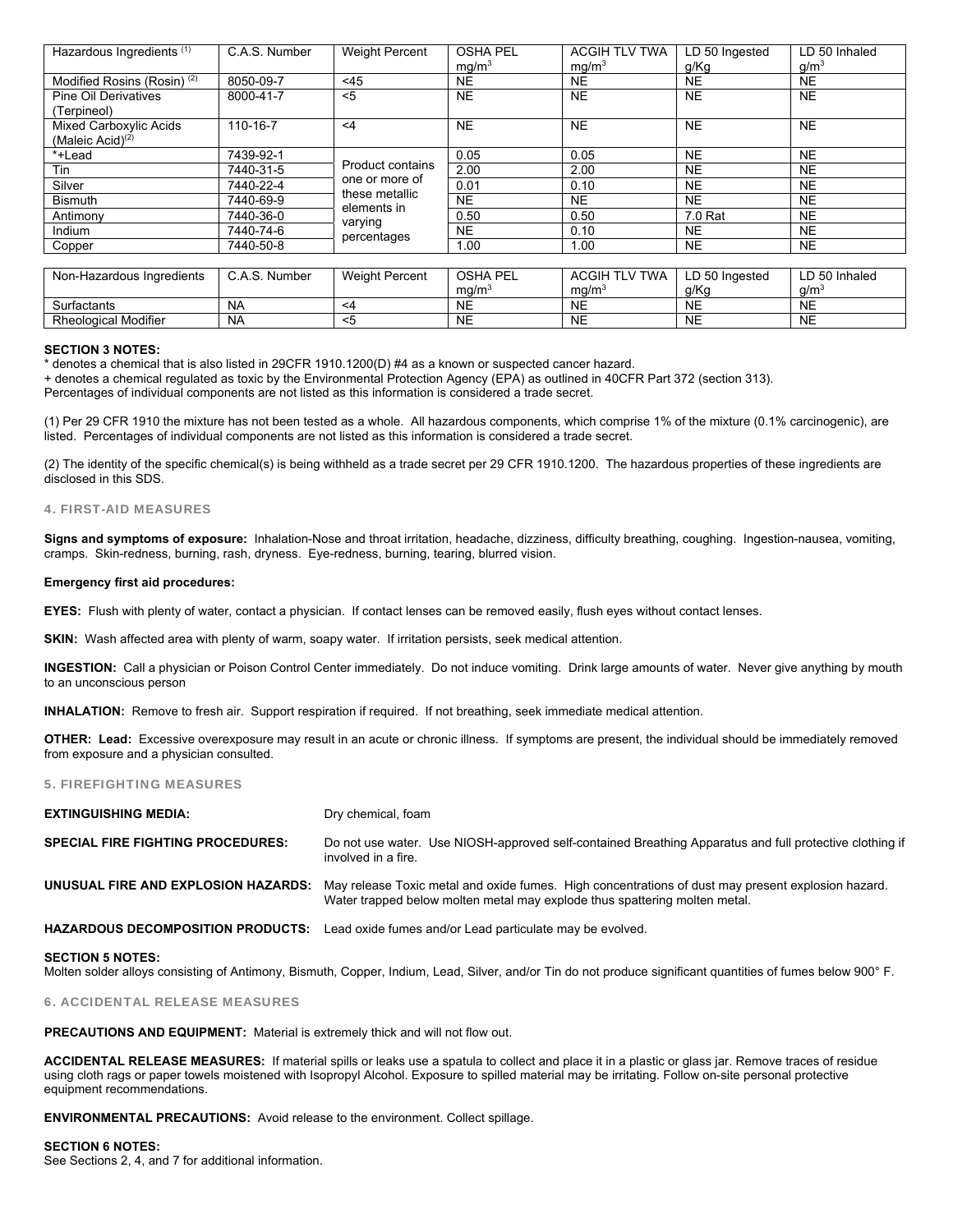#### 7. HANDLING AND STORAGE

**HANDLING/STORAGE:** Keep containers tightly closed when not in use. Use care to avoid spills. Avoid inhalation of fumes or dust. Avoid contact with eyes, skin, and clothing. Store in a closed corrosive resistant container, with corrosive resistant liner, in cool dry place. Wear appropriate personal protective equipment when working with or handling. Always wash hands thoroughly after handling this product. Dispose of following Federal, State/Provincial, and Local regulations.

**OTHER PRECAUTIONS:** Empty containers may retain product residues in vapor, liquid, and/or solid form. All labeled hazard precautions should be observed.

**WORK HYGIENIC PRACTICES:** Cosmetics/Food/Drink/Tobacco should not be consumed or used in work areas. Always wash hands after handling material and before applying or using cosmetics/food/drink/tobacco.

**SECTION 7 NOTES:**  Keep out of reach of children. Not for internal consumption.

8. EXPOSURE CONTROLS / PERSONAL PROTECTION

#### **Occupational Exposure Limit Values:**

Rosin flux fumes (as total resin acids) MEL: 0.05 mg/m<sup>3</sup> 8h TWA.  $MEL: 0.15$  mg/m<sup>3</sup> 15 min.

Extraction is necessary to remove fumes evolved during reflow.

Also see section 3.

**ENGINEERING CONTROLS:** Use only with production equipment designed for use with solder wire.

**VENTILATION:** Provide sufficient mechanical (general and/or local exhaust) ventilation to maintain exposure below TLVs.

**RESPIRATORY PROTECTION:** A (US: NIOSH; EU: EN 140:1998, EN 14387:2004 A)-approved air-purifying respirator with fume/organic chemical cartridge should be worn when airborne concentrations may be exceeded. General and local exhaust ventilation is the preferred means of protection.

**EYE PROTECTION:** Use with appropriate eye protection: Goggles or face shield (EU: EN 166-S 3 9).

**SKIN PROTECTION:** Protective gloves should be worn when the possibility of skin contact exists (EU: EN 374-1:2003).

**PROTECTIVE CLOTHING OR EQUIPMENT:** Work clothes should be worn and laundered in accordance with current Lead (Pb) standards (US: OSHA).

**WORK HYGIENIC PRACTICES:** Cosmetics/Food/Drink/Tobacco should not be consumed or used in areas where solder products may be used. Always wash hands after handling soldering products and before applying or using cosmetics/food/drink/tobacco.

**OTHER:** Maintain eye wash stations in work areas. Avoid the use of contact lenses in high fume areas. Clean protective equipment regularly. Clean up spills immediately.

#### 9. PHYSICAL AND CHEMICAL PROPERTIES

| <b>APPEARANCE:</b>                       | Silver Grey Solid |
|------------------------------------------|-------------------|
| ODOR:                                    | Odorless          |
| <b>ODOR THRESHOLD:</b>                   | NE.               |
| pH as SUPPLIED:                          | NA.               |
| <b>MELTING POINT:</b>                    | Varies            |
| <b>FREEZING POINT:</b>                   | Varies            |
| <b>INITIAL BOILING POINT:</b>            | Varies            |
| <b>BOILING RANGE:</b>                    | NA.               |
| <b>FLASH POINT:</b>                      | NA.               |
| <b>EVAPORATION RATE:</b>                 | NA.               |
| <b>FLAMMABILITY (solid):</b>             | <b>NE</b>         |
| <b>UPPER/LOWER FLAMMABILITY:</b>         | <b>NE</b>         |
| <b>UPPER/LOWER EXPLOSIVE LIMITS:</b>     | <b>NE</b>         |
| <b>VAPOR PRESSURE (mmHg):</b>            | NA.               |
| <b>VAPOR DENSITY (AIR = 1):</b>          | <b>NA</b>         |
| <b>RELATIVE DENSITY:</b>                 | NF                |
| <b>SOLUBILITY IN WATER:</b>              | Insoluble         |
| PARTITION COEFFICIENT (n-octanol/water): | <b>NE</b>         |
| <b>AUTOIGNITION TEMPERATURE:</b>         | <b>NE</b>         |
| <b>DECOMPOSITION TEMPERATURE:</b>        | NF                |
| <b>VISCOSITY:</b>                        | <b>NA</b>         |

#### **SECTION 9 NOTES:**

Other physical and chemical properties depend on alloy composition.

10. STABILITY AND REACTIVITY

| <b>STABILITY:</b>                       | Stable |
|-----------------------------------------|--------|
| <b>CONDITIONS TO AVOID (STABILITY):</b> | NF     |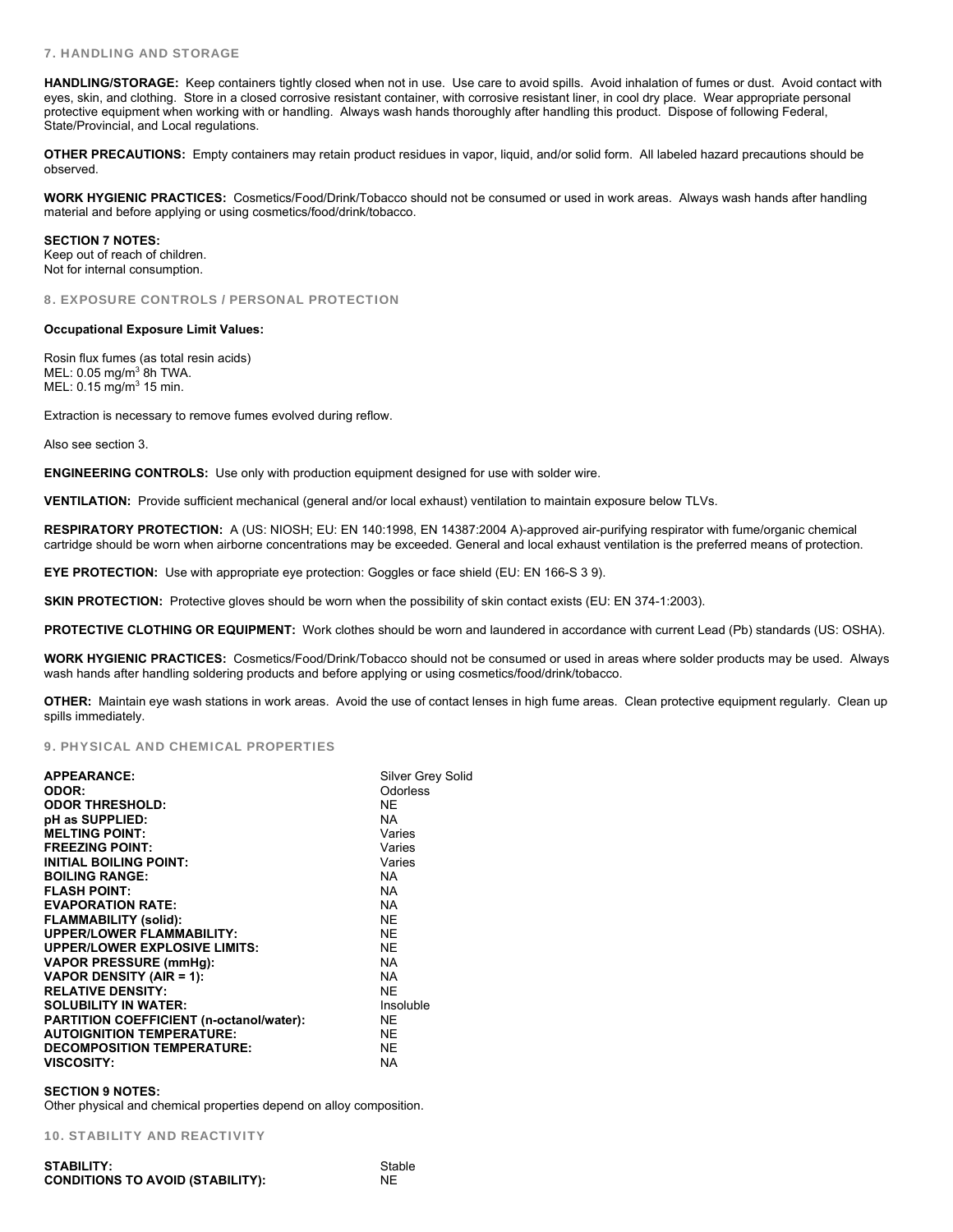**INCOMPATIBILITY (MATERIAL TO AVOID):** Oxidizing materials, acids, hydrogen peroxide, bases **HAZARDOUS DECOMPOSITION/BY-PRODUCTS:** Harmful organic fumes and toxic oxide fumes may form at elevated temperatures. Lead oxide fumes and/or Lead particulate may be evolved.

**POSSIBILITY OF HAZARDOUS REACTIONS:** 11. TOXICOLOGICAL INFORMATION

#### **INHALATION:**

This product does not present a risk at ambient temperatures. The flux fumes evolved during soldering will irritate the nose, throat and lungs. Repeated or prolonged exposure to flux fumes may cause an allergic affect which may lead to occupational asthma.

#### **SKIN:**

Contact with flux fumes and flux residues may cause irritation and sensitization.

#### **EYES:**

Flux fumes may cause irritation.

**Health Hazards (acute and chronic):** Contact with dust and fumes may cause skin, eye and respiratory irritation. Ingestion and/or inhalation of material or fumes may result in flu like symptoms, insomnia, muscle weakness, nausea and abdominal pain. Gross inhalation or ingestion may be toxic and can result in death. Symptoms of toxicity may take hours or days to manifest. Chronic exposures, inhalation and ingestion, may result in kidney, red blood cell, reproductive and nervous system effects. Health effects may be cumulative over many exposures. Studies show that health risks vary by individual. Minimize exposure as a precaution. See OSHA 29CFR 1910.1025(subpart Z) for more information.

#### **ACUTE TOXICITY:**

| <b>Product/Ingredient Name</b> | Result                                       | <b>Species</b>       | <b>Dose</b>                                      | <b>Exposure</b>                                                                                                                                                                                                    |
|--------------------------------|----------------------------------------------|----------------------|--------------------------------------------------|--------------------------------------------------------------------------------------------------------------------------------------------------------------------------------------------------------------------|
| Rosin                          | LD50 Oral                                    | Rat                  | 7600 mg/kg                                       |                                                                                                                                                                                                                    |
| Terpineol                      | LD50 Oral                                    | Rat                  | 2000 mg/kg                                       |                                                                                                                                                                                                                    |
|                                | LD50 Inhalation                              | Rat                  | 4.76 mg/l                                        | 4 hours                                                                                                                                                                                                            |
|                                | LD50 Dermal                                  | Rat                  | 2000 mg/kg                                       |                                                                                                                                                                                                                    |
| Maleic acid                    | LD50 Oral<br>LD50 Inhalation<br>LD 50 Dermal | Rat<br>Rat<br>Rabbit | 708 mg/kg<br>$720 \text{ mg/m}^3$<br>1560 mg//kg | Remarks: Behavioral:<br>Convulsions or effect on<br>seizure threshold.<br>Behavioral: Muscle<br>weakness. Gastrointestinal:<br>Ulceration or bleeding from<br>stomach.<br>1 hour<br>Remarks: Behavioral:<br>Tremor |
| Antimony                       | LD50 Ingested                                | Rat                  | 7000 mg/kg                                       |                                                                                                                                                                                                                    |
| Silver                         | LD50 Oral                                    | Mouse                | $100 \text{ mg/kg}$                              |                                                                                                                                                                                                                    |

| <b>SKIN CORRISION/IRRITATION:</b><br><b>SERIOUS EYE DAMAGE/IRRITATION:</b><br><b>RESPIRATORY OR SKIN SENSITIZATION:</b><br><b>GERM CELL MUTAGENICITY:</b><br><b>CARCINOGENICITY:</b> | <b>NE</b><br>Not available<br>NE.<br>Not available |                   |                                 |
|--------------------------------------------------------------------------------------------------------------------------------------------------------------------------------------|----------------------------------------------------|-------------------|---------------------------------|
| <b>OSHA: NA</b>                                                                                                                                                                      | <b>ACGIH: Lead (Pb)-A3</b>                         | NTP: NA           | <b>IARC:</b> Lead (PB)-Group 2B |
| <b>REPRODUCTIVE TOXICITY:</b><br><b>STOT-SINGLE EXPOSURE:</b>                                                                                                                        | Not available                                      |                   |                                 |
| <b>Product/Ingredient Name</b>                                                                                                                                                       | Category                                           | Route of exposure | <b>Target organs</b>            |
| Maleic acid                                                                                                                                                                          | Category 3                                         | Not applicable    | Respiratory tract irritation    |
|                                                                                                                                                                                      |                                                    |                   |                                 |

**STOT-REPEATED EXPOSURE:** Not available **ASPIRATION HAZARD:** Not available **ASPIRATION HAZARD:** 

#### **SECTION 11 NOTES:**

This product has not been tested as a whole to determine its hazards. Synergistic or additive effects of the above chemicals are unknown, as are the effects of exposure to these chemicals in addition to others present in the work place. See Section 2 for additional health hazards.

#### 12. ECOLOGICAL INFORMATION

#### **TOXICITY:**

| <b>Product/Ingredient Name</b> | Result                                 | <b>Species</b>                                                           | <b>Exposure</b> |
|--------------------------------|----------------------------------------|--------------------------------------------------------------------------|-----------------|
| Lead                           | Acute EC50 105 ppb Marine water        | Algae - Chaetoceros sp. -                                                | 72 hours        |
|                                |                                        | Exponential growth phase                                                 |                 |
|                                | Acute EC50 0.489 mg/l Marine<br>water  | Algae - Ulva pertusa                                                     | 96 hours        |
|                                | Acute EC50 8000 µg/l Fresh water       | Aquatic plants - Lemna minor                                             | 4 days          |
|                                | Acute LC50 530 µg/l Fresh water        | Crustaceans - Ceriodaphnia<br>reticulata                                 | 48 hours        |
|                                | Acute LC50 4400 µg/l Fresh water       | Daphnia - Daphnia magna                                                  | 48 hours        |
|                                | Acute LC50 0.44 ppm Fresh water        | Fish - Cyprinus carpio -<br>Juvenile (Fledgling, Hatchling,<br>Weanling) | 96 hours        |
|                                | Chronic NOEC 0.25 mg/l Marine<br>water | Algae - Ulva pertusa                                                     | 96 hours        |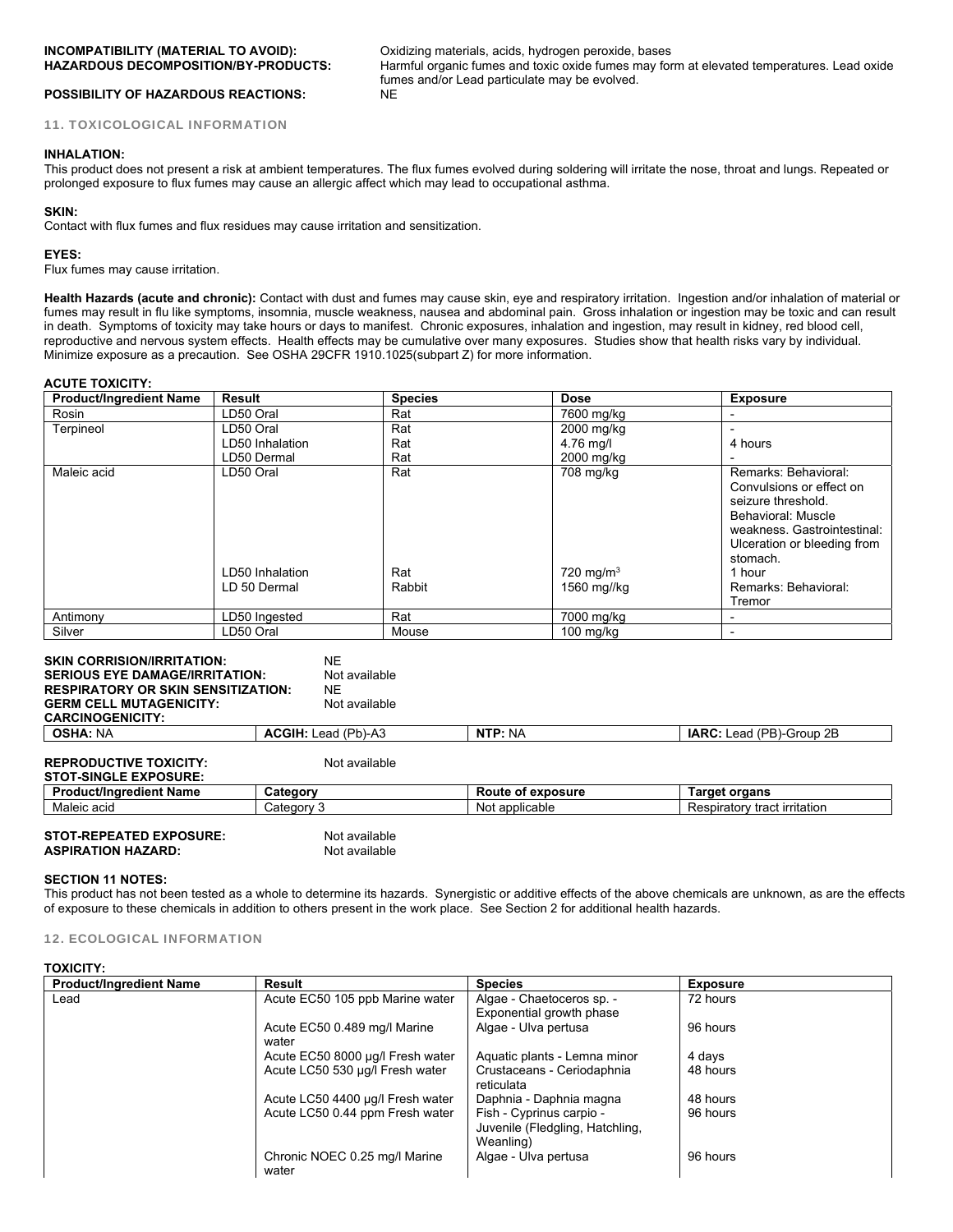|             | Chronic NOEC 0.03 µg/l Fresh<br>water     | Fish - Cyprinus carpio                                   | 4 weeks  |
|-------------|-------------------------------------------|----------------------------------------------------------|----------|
| Rosin       | Acute LC50 60.3 mg/l Fresh water          | Brachydanio rerio (zebra fish)                           | 96 hours |
| Terpineol   | Acute LC50 62.80 mg/l Fresh<br>water      | Danio rerio (zebra fish)                                 | 96 hours |
|             | Acute LC50 68 mg/l Marine water           | Algae - Pseudokirchneriella<br>subcapitata (green algae) | 72 hours |
| Maleic acid | Acute EC50 316200 µg/l Fresh              | Daphnia - Daphnia magna -                                | 48 hours |
|             | water<br>Acute LC50 5000 µg/l Fresh water | Larvae<br>Fish - Pimephales promelas                     | 96 hours |

### **PERSISTENCE AND DEGRADIBILITY:** NE

#### **BIOACCUMULATIVE POTENTIAL:**

| <b>Product/Ingredient Name</b> | ∟ogP <sub>ow</sub>                                   | <b>BCF</b> | <b>Potential</b> |
|--------------------------------|------------------------------------------------------|------------|------------------|
| Rosin                          | $\rightarrow$ $\rightarrow$<br>.9 <sub>to</sub><br>. |            | High             |
| erpineol                       |                                                      |            | <b>NE</b>        |
| Maleic acid                    | .                                                    |            | Low              |

| <b>MOBILITY IN SOIL:</b>                  | NF             |
|-------------------------------------------|----------------|
| <b>RESULT OF PBT and vPvB ASSESSMENT:</b> | Not applicable |
| <b>OTHER ADVERSE EFFECTS:</b>             | NF             |

#### 13. DISPOSAL CONSIDERATIONS

**WASTE DISPOSAL METHOD:** Scrap and waste should be recycled or stored in a dry, sealed container for later disposal. Disposal must be in accordance with Federal, State/Provincial, and Local Regulations.

**OTHER PRECAUTIONS:** Avoid skin & eye contact, inhalation & ingestion of fumes and material. Wash contaminated clothing before reuse. Keep away from children.

#### 14. TRANSPORT INFORMATION

Transport in accordance with applicable regulations and requirements.

| <b>UN Number:</b>                         | Not available  |  |
|-------------------------------------------|----------------|--|
| <b>UN Proper Shipping Name:</b>           | Not available  |  |
| <b>Packaging Group:</b>                   | Not applicable |  |
| <b>Environmental Hazards:</b>             | None           |  |
| <b>TRANSPORT HAZARD CLASSES:</b>          |                |  |
| US DOT Hazardous Material Classification: | Non-Hazardous  |  |
| Water Transportation:                     | Non-Hazardous  |  |
| IATA Hazardous Material Classification:   | Non-Hazardous  |  |
| <b>ADR Road Regulations</b>               | Not regulated  |  |
| <b>IMDG Sea Regulations</b>               | Not regulated  |  |

IMDG Sea Regulations<br>
ADG Land Transportation<br>
Not regulated

#### 15. REGULATORY INFORMATION

ADG Land Transportation

All ingredients used to manufacture this product are listed on the EPA TSCA Inventory. Finished product is not listed on the EPA TSCA Inventory.

| <b>U.S. FEDERAL REGULATIONS:</b>  | Not regulated |
|-----------------------------------|---------------|
| <b>STATE REGULATIONS:</b>         | Not regulated |
| <b>INTERNATIONAL REGULATIONS:</b> | Not regulated |
| <b>AUSTRALIAN REGULATIONS:</b>    | Not regulated |

This product contains components known to the state of California to cause cancer or reproductive harm.

#### 16. OTHER INFORMATION

| <b>LEGEND:</b> |                                                                                     |
|----------------|-------------------------------------------------------------------------------------|
| <b>ACGIH</b>   | American Conference of Governmental Industrial Hygienists                           |
| <b>ADG</b>     | Australian Dangerous Goods Code                                                     |
| <b>ADR</b>     | European Agreement concerning the International Carriage of Dangerous Goods by Road |
| <b>AICS</b>    | Australian Inventory of Chemical Substances                                         |
| <b>BCF</b>     | Bioconcentration factor                                                             |
| C.A.S.         | <b>Chemical Abstract Service</b>                                                    |
| <b>CLP</b>     | Classification, Labeling and Packaging                                              |
| <b>DOT</b>     | Department of Transportation                                                        |
| EC.            | <b>Effective Concentration</b>                                                      |
| <b>EPA</b>     | <b>Environmental Protection Agency</b>                                              |
| <b>GHS</b>     | Global Harmonized System                                                            |
| <b>HMIS</b>    | Hazardous Material Identification System                                            |
| <b>IARC</b>    | International Agency for Research on Cancer                                         |
| <b>IATA</b>    | International Air Transport Association                                             |
| <b>IMDG</b>    | International Maritime Dangerous Goods Code                                         |
| LC.            | Lethal Concentration                                                                |
| LD             | Lethal Dose                                                                         |